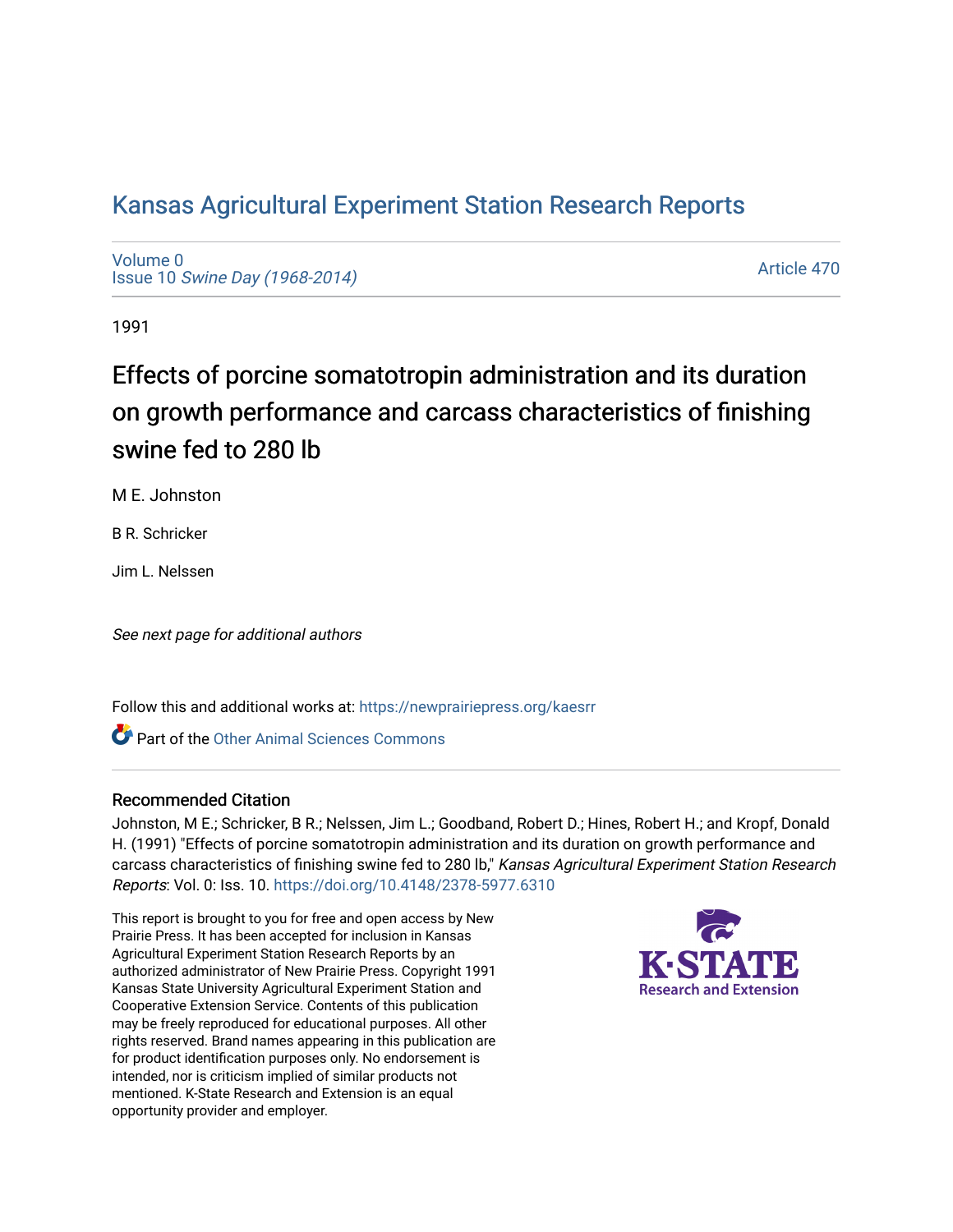## Effects of porcine somatotropin administration and its duration on growth performance and carcass characteristics of finishing swine fed to 280 lb

## Abstract

One hundred eight barrows with an initial weight of 120 lb were utilized to determine the effects of porcine somatotropin (PST) administration period and duration on growth performance and carcass characteristics of finishing swine fed to 280 lb. Pigs were injected daily in the extensor muscle of the neck with either a placebo or 4 mg pST. Treatments included: (A) placebo injection from 120 to 280 lb; (B) pST injection from 120 to 280 lb; (C) pST injection from 120 to 230 lb and then placebo injection from 230 to 280 lb; (D) placebo injection from 120 to 230 lb and then pST injection from 230 to 280 lb; (E) placebo injection from 120 to 170 lb, pST injection from 170 to 230 lb, and then placebo injection from 230 to 280 lb; and (F) placebo injection from 120 to 250 lb and then pST injection from 250 to 280 lb. All pigs were fed a corn-soybean meal diet containing 1.2% lysine. Performance data were collected and evaluated for three weight ranges: 120 to 230 Ib, 230 to 280 lb, and 120 to 280 lb. Two pigs from each pen were slaughtered to determine carcass characteristics. The first pig was slaughtered at 230 lb and the second pig at 280 lb . Average daily gain (ADG), average daily feed intake (ADFI), and feed conversion (F/G) were all optimized when pigs were treated with pST for the entire time from 120 to 230 lb and from 120 to 280 lb. Longissimus muscle area (LEA), backfat thickness, percentage carcass muscle, and kidney fat were all improved at 230 lb when pigs were injected with pST. There was no difference in these carcass traits when pigs were injected with pST from 120 to 230 lb compared to pigs treated with pST from 170 to 230 lb. These same carcass characteristics measured in pigs slaughtered at 280 lb showed significant improvement with pST treatment compared to the control. However, when pST treatment lasted the entire trial (120 to 280 lb), there was significant improvement in carcass characteristics over pST treatments of shorter duration. Whole ham weight was unaffected by pST treatment at either slaughter weight, but trimmed ham weight was improved by pST treatment at 230 lb. Daily protein accretion rate (DPA) and daily fat accretion rate (DFA) were optimized at both slaughter weights by pST treatment that lasted for the duration of the trial. Organ weights were increased by pST treatment but were unaffected by administration period or duration of pST treatment. These data indicate that growth performance and carcass characteristics were maximized when pST was administered continually from 120 to 280 lb.; Swine Day, Manhattan, KS, November 21, 1991

## Keywords

Swine day, 1991; Kansas Agricultural Experiment Station contribution; no. 92-193-S; Report of progress (Kansas State University. Agricultural Experiment Station and Cooperative Extension Service); 641; Swine; Repartition; GF; Performance; Carcass; Heavy weight

## Creative Commons License



This work is licensed under a [Creative Commons Attribution 4.0 License](https://creativecommons.org/licenses/by/4.0/).

## Authors

M E. Johnston, B R. Schricker, Jim L. Nelssen, Robert D. Goodband, Robert H. Hines, and Donald H. Kropf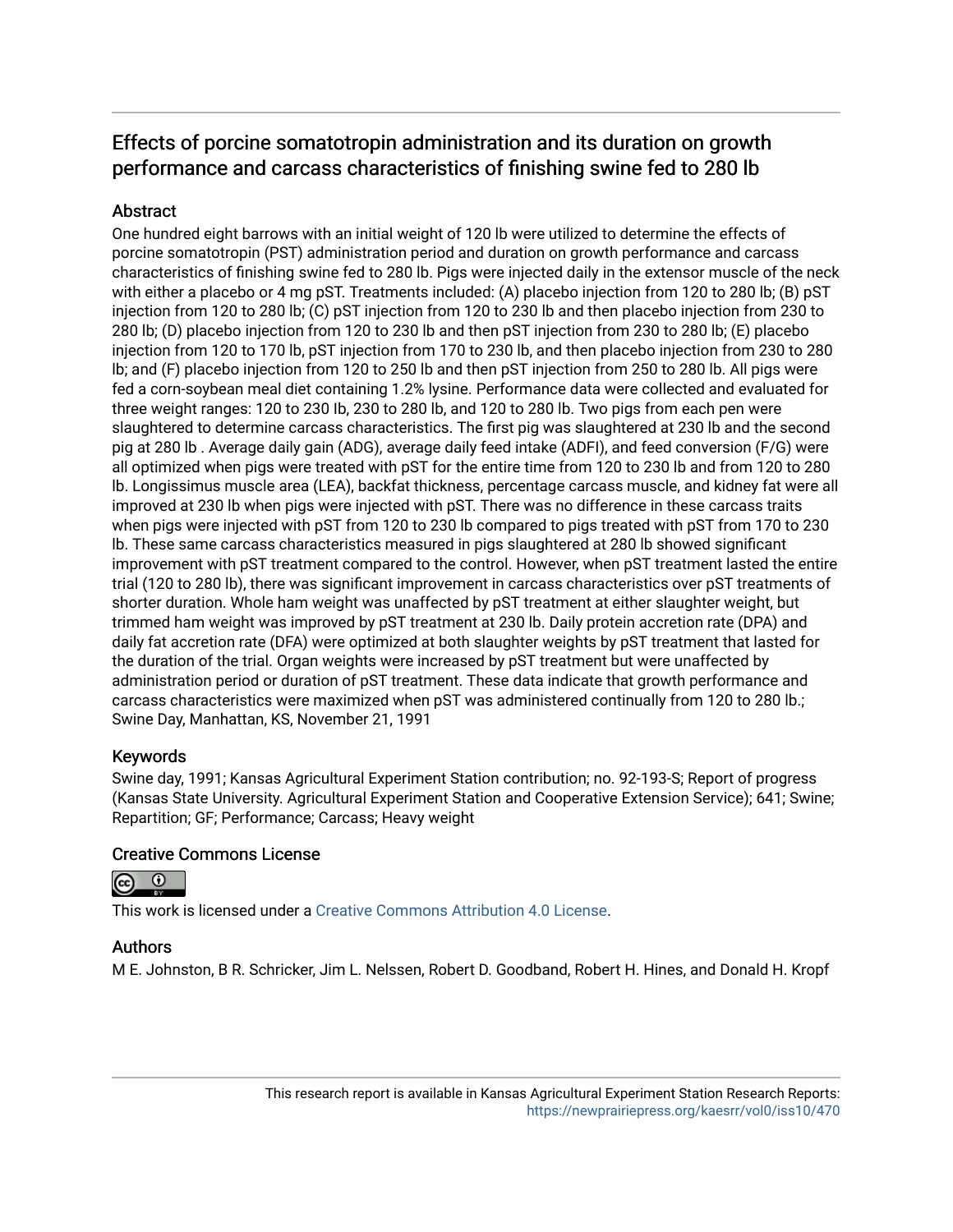#### $\mathcal{K}$ EFFECTS OF PORCINE SOMATOTROPIN ADMINISTRATION AND ITS DURATION ON GROWTH PERFORMANCE AND CARCASS **CHARACTERISTICS OF FINISHING SWINE FED TO 280 LB**

M. E. Johnston, J. L. Nelssen, R. D. Goodband, D. H. Kropf, R. H. Hines, and B. R. Schricker<sup>1</sup>

#### **Summary**

One hundred eight barrows with an initial weight of 120 lb were utilized to determine the effects of porcine somatotropin (pST) administration period and duration on growth performance and carcass characteristics of finishing swine fed to 280 lb. Pigs were injected daily in the extensor muscle of the neck with either a placebo or 4 mg pST. Treatments included: (A) placebo injection from 120 to 280 lb;  $(B)$ pST injection from 120 to 280 lb; (C) pST injection from 120 to 230 lb and then placebo injection from 230 to 280 lb; (D) placebo injection from 120 to 230 lb and then pST injection from 230 to 280 lb; (E) placebo injection from 120 to 170 lb, pST injection from 170 to 230 lb, and then placebo injection from 230 to 280 lb; and (F) placebo injection from 120 to 250 lb and then pST injection from 250 to 280 lb. All pigs were fed a corn-soybean meal diet containing 1.2% lysine. Performance data were collected and evaluated for three weight ranges: 120 to 230 lb, 230 to 280 lb, and 120 to 280 lb. Two pigs from each pen were slaughtered to determine carcass characteristics. The first pig was slaughtered at 230 lb and the second pig at 280 lb. Average daily gain (ADG), average daily feed intake (ADFI), and feed conversion (F/G) were all optimized when pigs were treated with pST for the entire time from 120 to 230 lb and from Longissimus muscle area 120 to 280 lb. (LEA), backfat thickness, percentage carcass muscle, and kidney fat were all improved at 230 lb when pigs were injected with pST. There was no difference in these carcass traits

when pigs were injected with pST from 120 to 230 lb compared to pigs treated with pST from 170 to 230 lb. These same carcass characteristics measured in pigs slaughtered at 280 lb showed significant improvement with pST treatment compared to the control. However, when pST treatment lasted the entire trial (120 to 280 lb), there was significant improvement in carcass characteristics over pST treatments of shorter duration. Whole ham weight was unaffected by pST treatment at either slaughter weight, but trimmed ham weight was improved by pST treatment at 230 lb. Daily protein accretion rate (DPA) and daily fat accretion rate (DFA) were optimized at both slaughter weights by pST treatment that lasted for the duration of the trial. Organ weights were increased by pST treatment but were unaffected by administration period or duration of pST treatment. These data indicate that growth performance and carcass characteristics were maximized when pST was administered continually from 120 to 280 lb.

(Key Words: Repartition, GF, Performance, Carcass, Heavy Weight.)

#### Introduction

To take advantage of inexpensive grain prices and maximize packing plant efficiency, many swine producers are marketing their hogs at much heavier weights. A drawback to this trend is the characteristic slow growth and excessive fat deposition of these pigs after they reach 230 lb. The decline in growth rate can be costly to the producer by slowing down

<sup>&</sup>lt;sup>1</sup>Pitman-Moore, Inc., Terre Haute, IN 47808.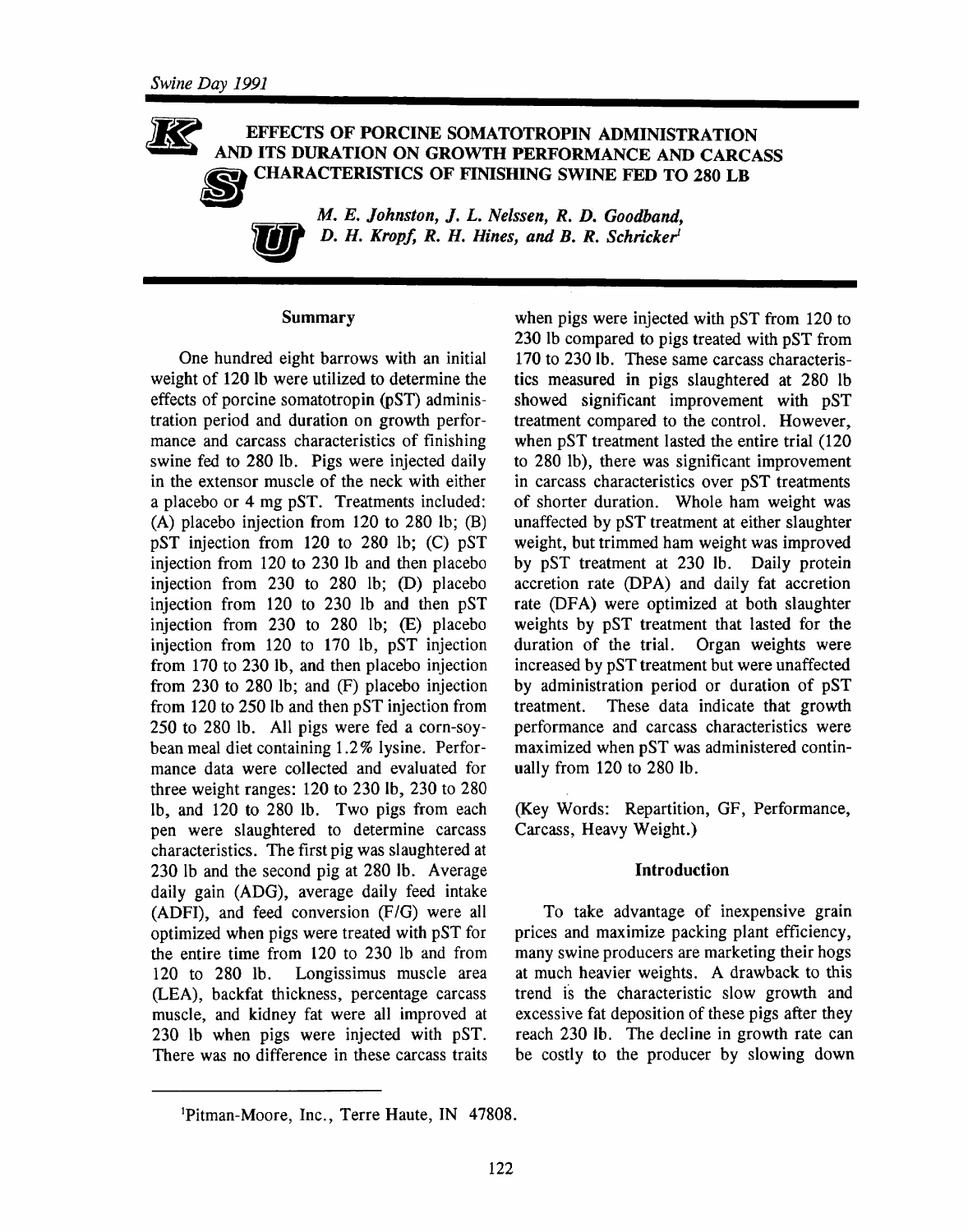production flow and tieing up facilities. Also, overly fat pork does not have high consumer or packer appeal.

Use of pST during the finishing phase has the potential to alter pig performance and make it more advantageous to feed pigs to heavier weights. Because of the costs in time and labor of injecting pST, it is necessary to determine the proper time of administration and duration of treatment to achieve maximum benefit.

Therefore, the objective of this experiment was to determine the effects of pST administration and its duration on growth performance and carcass characteristics of finishing pigs fed to 280 lb.

#### **Procedures**

One hundred eight crossbred barrows (Yorkshire  $\times$  Duroc  $\times$  Yorkshire) with an average initial weight of 120 lb were allotted on the basis of weight and ancestry to one of six treatments. Pigs were housed in a modified open front building with three pigs per pen and six pens per treatment. Treatments included: (A) placebo injection from 120 to 280 lb;  $(B)$ pST injection from 120 to 280 lb; (C) pST injection from 120 to 230 lb and then placebo injection from 230 to 280 lb; (D) placebo injection from 120 to 230 lb and then pST injection from 230 to 280 lb; (E) placebo injection from 120 to 170 lb, pST injection from 170 to 230 lb, and then placebo injection from 230 to 280 lb; and (F) placebo injection from 120 to 250 lb and then pST injection from 250 to 280 lb. Injections were given daily in the extensor muscle of the neck and pST dosage level was 4 mg. Pigs were fed a cornsoybean meal diet (Table 1) containing 1.2% dietary lysine. The diet was formulated to contain at least 200% of NRC (1988) recommendations for other amino acids. Pigs were weighed at 14-d intervals until the mean weight of pigs in a pen reached 230 lb. At this time, one pig per pen was slaughtered for recording carcass measurements and organ weights. The other two pigs remained on experimental treatment and were weighed at 7-d intervals until they reached a final mean weight of 280 lb. One of the two remaining pigs was then slaughtered for carcass measurements and organ weights. At the start of the trial, six pigs with an average weight of 120 lb were slaughtered, and the right hams were ground to determine a baseline for protein and fat composition. Pigs slaughtered at 230 and 280 lb had the right ham removed and ground for determination of protein and fat accretion rates. A whole ham weight was recorded. The fat then was removed, and the ham was reweighed to obtain a trimmed ham weight. Each ham was also evaluated for color, firmness, and marbling. Production measurements taken included ADG, ADFI, and F/G.

Table 1. Composition of Diet

| Ingredients            | Percentage |
|------------------------|------------|
| Corn                   | 54.55      |
| Soybean meal (48%)     | 34.10      |
| D-L methionine         | .05        |
| Soybean oil            | 6.00       |
| Monocalcium phosphate  | 3.05       |
| Limestone              | 1.00       |
| Vitamin premix         | .50        |
| Trace mineral premix   | .20        |
| Selenium premix        | .05        |
| Salt                   | .50        |
| Total                  | 100.00     |
| Calculated analysis, % |            |
| Crude protein          | 20.84      |
| Lysine                 | 1.20       |
| Ca                     | 1.26       |
| P                      | 1.00       |

#### **Results and Discussion**

Average daily gain for pigs fed from 120 to 230 lb (Table 2) was greatest for those pigs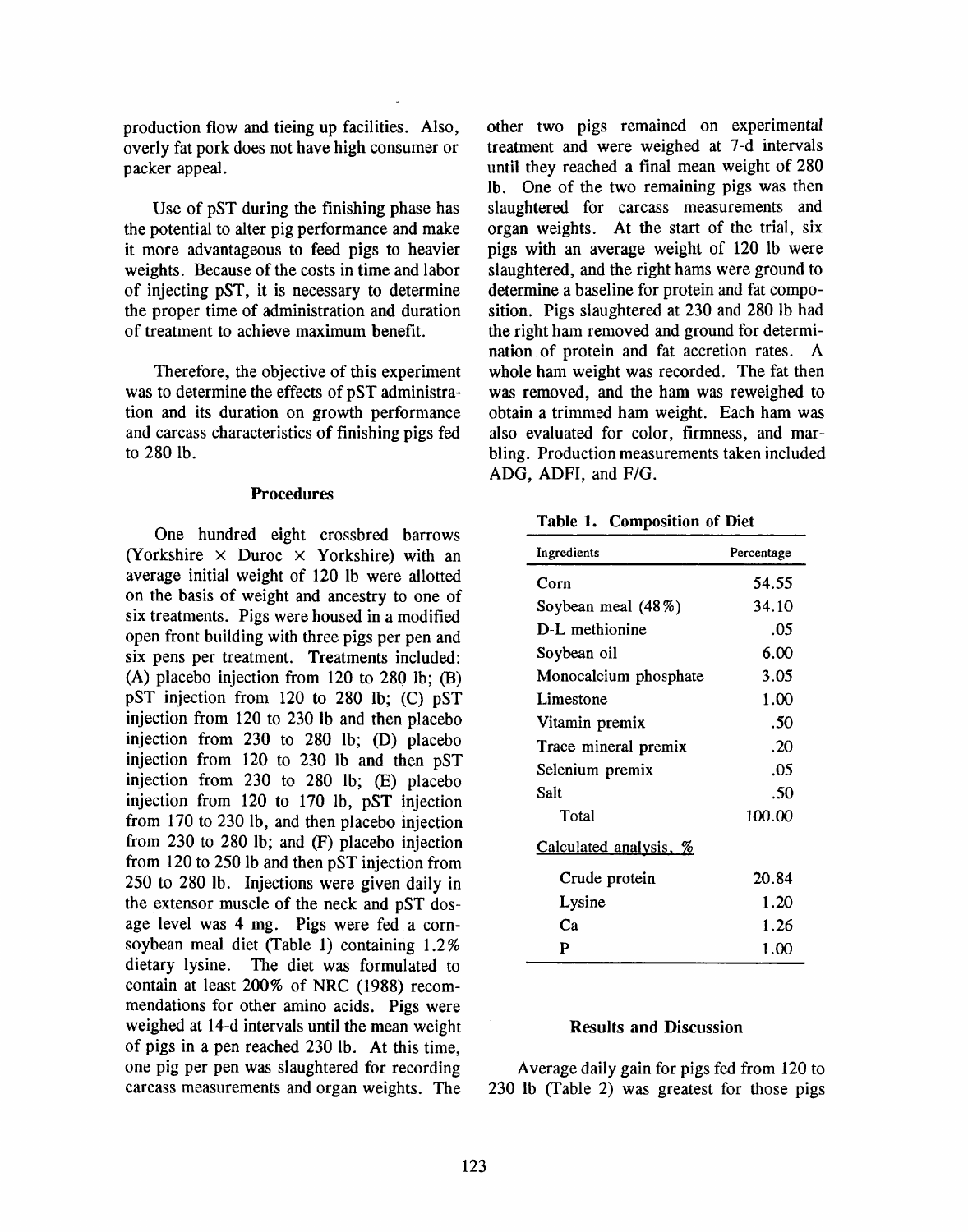that received pST during this entire time. Pigs treated with pST from 120 to 230 lb gained 20% faster than the pigs that received no pST  $(P<.01)$  and 12% more than the pigs that were treated with pST from 170 to 230 lb. There was a decrease  $(P < .05)$  in ADFI for pSTtreated pigs, with control pigs consuming 7% more feed. There was no difference in ADFI when comparing pigs treated with pST for the entire time to pigs treated for the shorter period. Feed conversion was improved  $(P < .01)$ for pST-treated pigs by 24% compared to the control pigs receiving placebo injections. Pigs that were pST-treated from 120 to 230 lb had an average improvement of 15% in F/G  $(P<.01)$  over pigs that received pST from only 170 to 230 lb.

In terms of performance from 230 to 280 lb, ADG was  $25\%$  higher (P<.01) for those pigs receiving pST compared to control pigs. Pigs that received pST from 250 to 280 lb showed a 33% increase in ADG when compared to pigs that were pST-treated from 230 to 280 lb. Daily feed intake was greater  $(P < .01)$ for placebo-injected and pigs injected with pST from 250 to 280 lb compared to pigs receiving pST for the entire time period. Porcine somatotropin-treated pigs consumed 28% less feed than the other pigs during this period of Feed conversion was improved the trial.  $(P<.01)$  for pST-treated pigs by 37% compared to control pigs. There was no difference in F/G between pST treatments.

There was a numerical advantage in daily gain for pigs treated with pST for the entire trial  $(120 \text{ to } 280)$ . These pigs had a  $10\%$ increase in gain over pigs that received no pST or pST treatment for a shorter duration of the trial. Control pigs receiving placebo injections for the entire trial consumed 15% more feed  $(P<.01)$  than pigs receiving pST treatment for the entire trial. There was no difference  $(P > .17)$  in ADFI between pST treatments, but pigs treated with pST for the entire trial did have a numerical reduction in feed consumption of 8% compared to pigs treated with pST for shorter durations. Feed conversion was optimized  $(P < .01)$  for pigs treated with pST for the entire trial, with those pigs showing a 20% improvement in F/G over pigs that received no pST and a 15% improvement over pigs treated with pST for a shorter duration.

When pigs were slaughtered at 230 lb, there was a reduction  $(P < .01)$  in average backfat thickness. Pigs injected with pST had 20% less backfat than control pigs (Table 3). Duration of pST treatment had no significant effect on LEA, but there was an 8% increase in LEA when pigs were given pST for the entire time rather than receiving it from 170 to 230 lb. All pST-treated pigs showed a 23% increase in LEA  $(P < .01)$  when compared to placebo-treated pigs. Percentage carcass muscle increased  $12\%$  (P < .01) for pST-treated pigs slaughtered at 230 lb compared to control pigs killed at the same weight. Kidney fat was 35% less  $(P < .01)$  when pigs were injected with pST compared to no pST treatment. Whole ham weight was not affected by pST, but trimmed ham weight increased 6%  $(P < .05)$  with pST treatment. The subjective evaluation of ham color showed no effect from pST or duration of treatment. Ham firmness was affected by pST treatment, with all pSTtreated pigs having a 17% decrease ( $P < .04$ ) in firmness compared to control pigs. Porcine somatotropin treated pigs also had a significant decrease in marbling  $(P < .03)$ . Hams from pST-treated pigs slaughtered at 230 lb scored 34% lower in marbling than hams from control pigs.

Pigs slaughtered at 280 lb exhibited 11% less backfat  $(P < .04)$  when treated with pST for the entire trial (120 to 280 lb) than when given pST for a shorter duration or not at all. There was a 13% increase  $(P < .03)$  in LEA when pigs were given pST injections for the entire time of the trial. Percentage carcass muscle was also increased  $(P < .01)$  with increasing duration of pST treatment. Those pigs injected with pST showed a 6% increase in percentage carcass muscle compared to pigs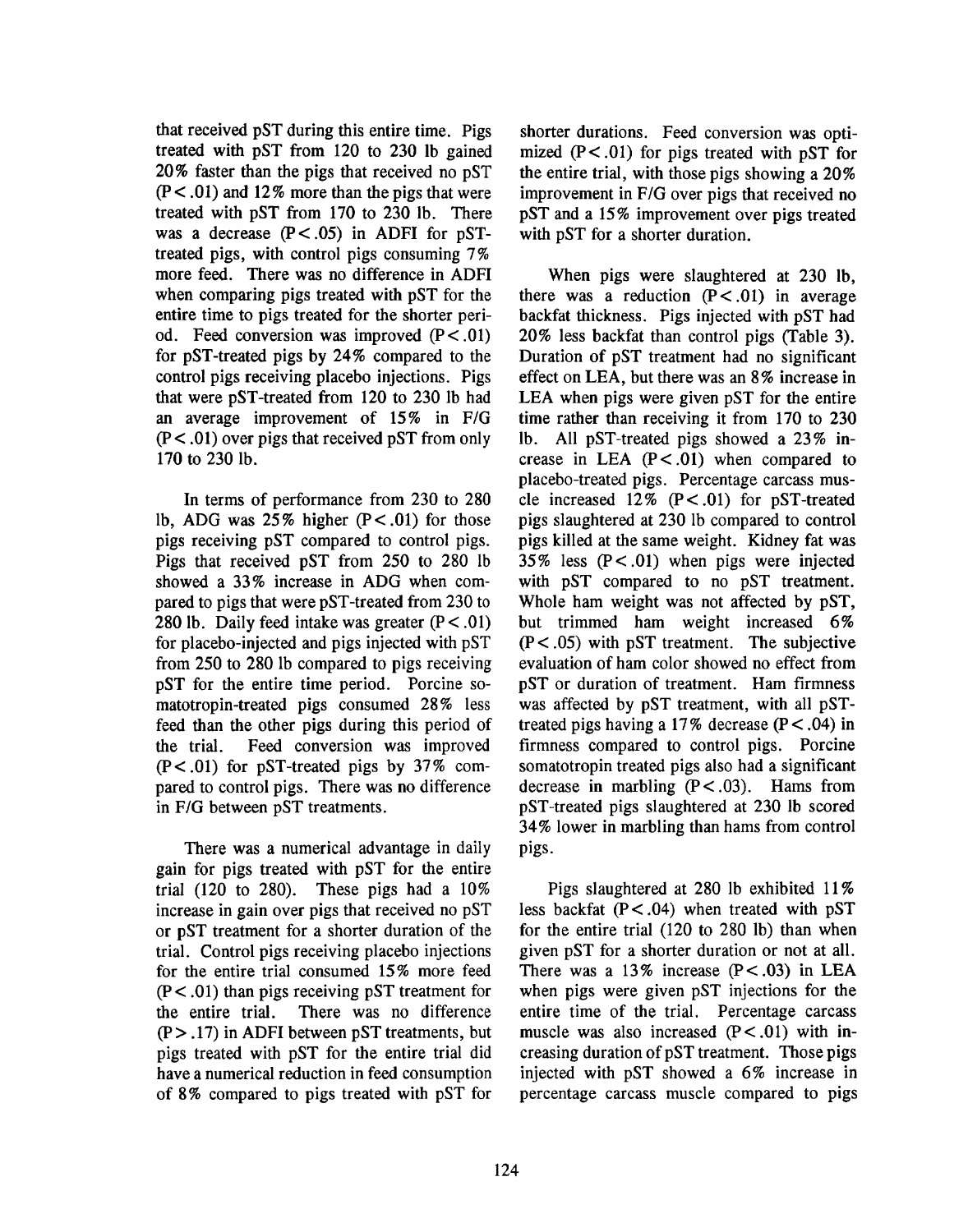only receiving a placebo injection. Pigs injected with pST for the entire trial had an 8% increase  $(P < .01)$  in percent muscle compared to pigs treated with pST for a shorter duration. Kidney fat was decreased by  $28\%$  (P < .01) when pigs were injected with pST compared to control pigs. Pigs treated with pST for the entire trial and from 230 to 280 lb showed an average decrease of 29% in kidney fat compared to the other pST-treated pigs. Whole ham weight and trimmed ham weight of pigs slaughtered at 280 lb was unaffected by pST treatment of any duration when compared to control pigs. Ham color and firmness scores were also unaffected when pigs were treated with pST. Ham marbling showed a significant decrease  $(P < .04)$  of 25% when pigs were treated with pST. Pigs treated with pST for the entire duration of the trial showed a numerical trend  $(P < .06)$  toward less marbling when compared to pST treatments of shorter duration.

Daily protein accretion rate was increased  $(P<.01)$  by 55% when pigs were treated with pST and slaughtered at 230 lb (Table 4). Among pST treatments, those pigs receiving pST from 120 to 230 lb had a 35% increase  $(P < .01)$  in DPA compared to pigs injected with pST from 170 to 230 lb. Daily fat accretion (DFA) rate was 69% lower for pST-treated pigs  $(P < .01)$ , with pigs receiving pST for the entire time having a 66% lower DFA  $(P < .02)$ than pigs injected with pST from 170 to 230 lb. Pigs slaughtered at 280 lb showed an increase  $(P < .01)$  in DPA when given pST for the entire trial. Pigs treated with pST from 120 to 280 lb had a 34% increase in DPA compared to control pigs and a 28% increase in DPA compared to pST-treated pigs on the other treatments. Fat accretion rate was 28% lower  $(P < .05)$  when averaged across all pST treatments than it was for pigs receiving a placebo injection. Pigs receiving pST from 120 to 280 lb, from 120 to 230 lb, and from 230 to 280 lb had a 43% reduction in DFA compared to pigs injected with pST from 170 to 230 lb and from 250 to 280 lb.

Organ weights recorded at the time of slaughter included heart, liver, kidneys, lungs, and spleen (Table 5). All organ weights for pigs slaughtered at 230 lb were significantly heavier  $(P < .03)$  for pigs treated with pST compared to control pigs. Pigs slaughtered at 280 lb had a significant increase  $(P < .05)$  in heart, liver, and kidney weights when treated with pST. Those pigs treated with pST for the entire trial showed an increase  $(P < .03)$  in organ weight when compared to the pigs on pST treatments that were shorter in duration.

The results of this study indicate that growth performance of pigs fed to 230 or 280. lb is optimized when pigs are injected with pST for the entire finishing phase rather than for shorter durations. Porcine somatotropin treatment improved carcass traits of pigs slaughtered at 230 lb. However, there was no difference in carcass characteristics between pigs treated with pST from 120 to 230 lb and pigs that were pST-treated from 170 to 230 lb. Pigs slaughtered at the heavier weight of 280 lb had larger LEA, less backfat thickness, greater percent muscle, and less kidney fat when they were treated with pST from 120 to 280 lb compared to the pST treatments of shorter duration. Daily protein and fat accretion rates were improved  $(P < .05)$  at both slaughter weights for pigs given pST for the entire finishing phase. These results demonstrate that if pigs are fed to the conventional weight of 230 lb, carcass traits can be improved with pST injections from 170 to 230 lb. However, if pigs are to be fed to the heavier market weight of 280 lb, pigs must receive pST treatment for the entire time period (120 to 280 lb) to achieve optimum improvements in efficiency, carcass traits, and protein and fat accretion rates.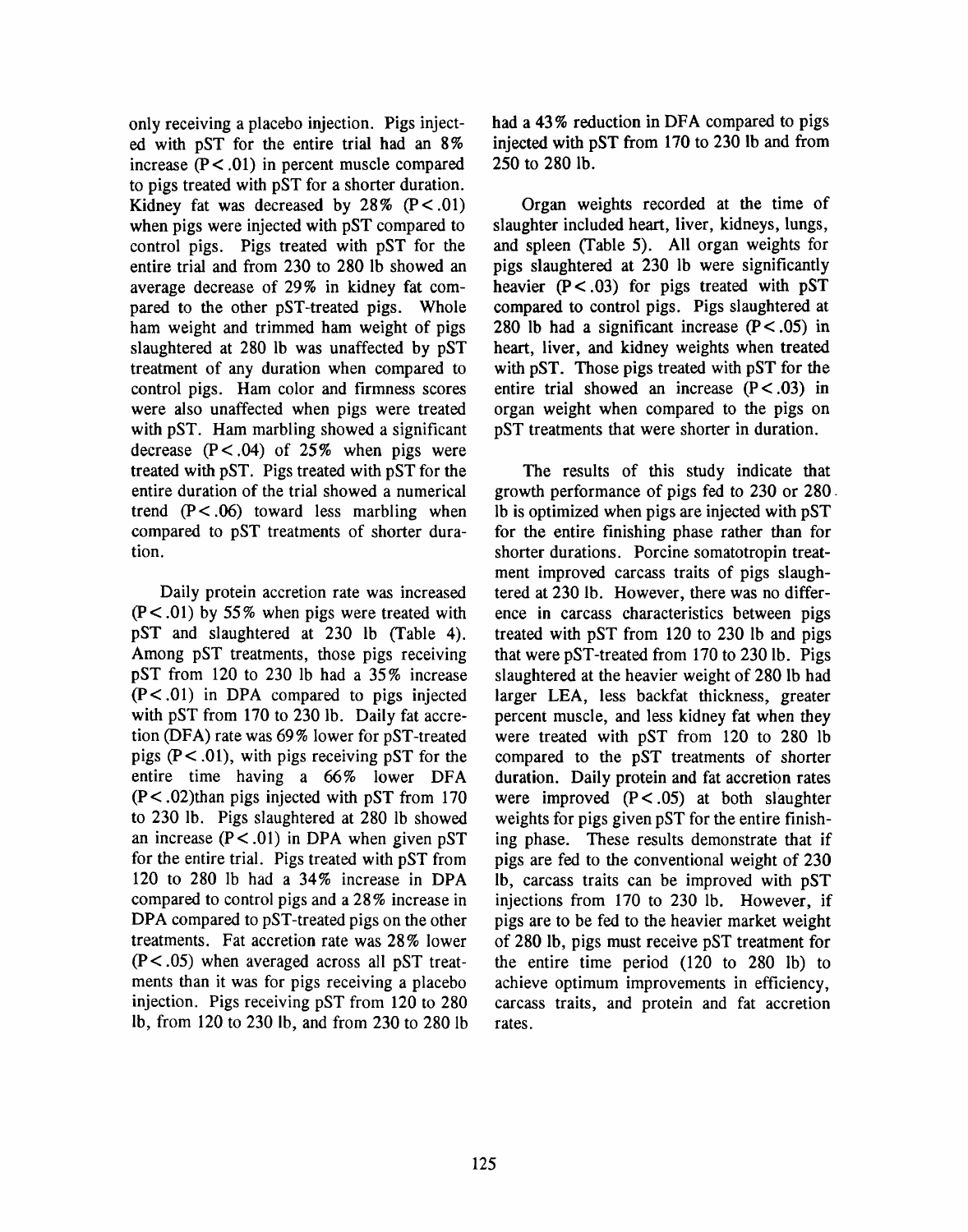|          | Weight,<br>lb | PST $(+)$ or Placebo $(-)$ Injection |                   |                   |                   |                   |                    |
|----------|---------------|--------------------------------------|-------------------|-------------------|-------------------|-------------------|--------------------|
|          | 120-170       |                                      | $\ddag$           | $\ddot{}$         |                   |                   |                    |
|          | 170-230       |                                      | $\bm{+}$          | $\ddag$           |                   | $\ddag$           |                    |
|          | 230-250       |                                      | $\ddot{}$         |                   | $\ddot{}$         |                   | -                  |
| Item     | 250-280       |                                      | $\ddot{}$         |                   | $\ddag$           |                   | $\ddot{}$          |
| ADG, lb  |               |                                      |                   |                   |                   |                   |                    |
| 120-230  |               | $1.87^{bc}$                          | 2.19 <sup>d</sup> | $2.24^{d}$        | 1.93 <sup>c</sup> | 1.98 <sup>c</sup> | 1.72 <sup>b</sup>  |
| 230-280  |               | 1.97 <sup>cd</sup>                   | $1.64^{bc}$       | $1.44^b$          | 1.90 <sup>c</sup> | 1.32 <sup>b</sup> | 2.36 <sup>d</sup>  |
| 120-280  |               | 1.89                                 | 2.05              | 2.02              | 1.87              | 1.83              | 1.84               |
| ADFI, lb |               |                                      |                   |                   |                   |                   |                    |
| 120-230  |               | 6.12                                 | 5.79              | 5.57              | 6.29              | 5.88              | 6.07               |
| 230-280  |               | 7.36 <sup>c</sup>                    | $5.34^b$          | 8.12 <sup>c</sup> | 5.38 <sup>b</sup> | 7.20 <sup>c</sup> | 7.08 <sup>c</sup>  |
| 120-280  |               | 6.48 <sup>cdef</sup>                 | $5.62^b$          | $6.12^{bd}$       | $6.02^{bc}$       | $6.15^{be}$       | 6.16 <sup>bf</sup> |
| F/G      |               |                                      |                   |                   |                   |                   |                    |
| 120-230  |               | 3.27 <sup>d</sup>                    | $2.65^{\circ}$    | 2.49 <sup>b</sup> | 3.26 <sup>d</sup> | $2.97^{\circ}$    | $3.54^\circ$       |
| 230-280  |               | 3.74 <sup>b</sup>                    | 3.66 <sup>b</sup> | 5.70 <sup>c</sup> | 2.87 <sup>b</sup> | 5.61 <sup>c</sup> | 3.02 <sup>b</sup>  |
| 120-280  |               | $3.44^{\circ}$                       | $2.75^{\circ}$    | 3.04 <sup>c</sup> | $3.22^{cd}$       | $3.37^{de}$       | $3.34^{de}$        |

Effect of pST Administration Period and Duration on Growth Performance<sup>a</sup> Table 2.

\*Each treatment mean represents six replications. There were three pigs per replication from 120 to 230 lb and two pigs per replication from 230 to 280 lb.<br>bode/Means with unlike superscripts differ  $(P < .05)$ .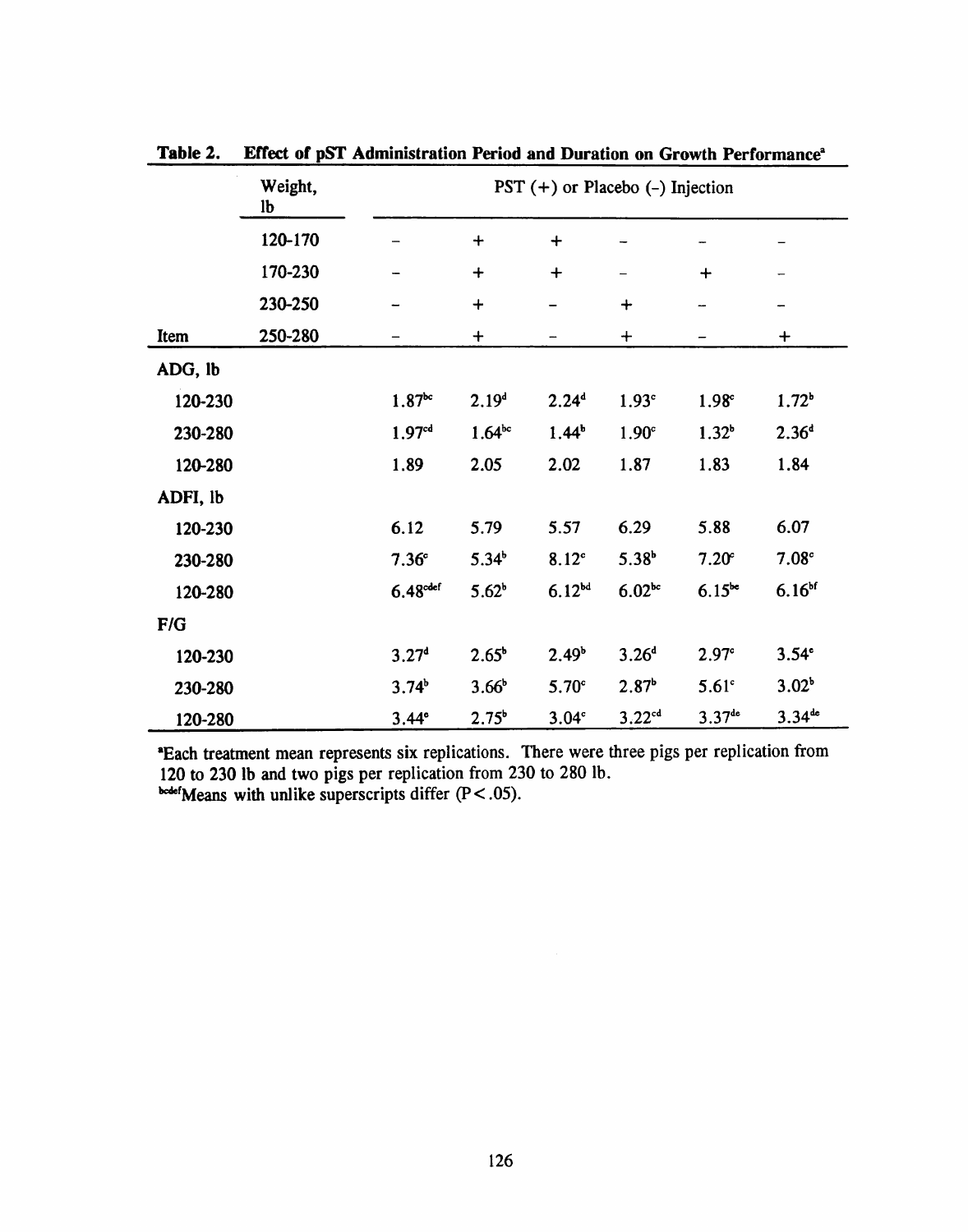|                                      | Weight, lb          | pST $(+)$ or Placebo $(-)$ Injection |                     |                     |                    |                     |                   |  |
|--------------------------------------|---------------------|--------------------------------------|---------------------|---------------------|--------------------|---------------------|-------------------|--|
|                                      | 120-170             |                                      | $\ddot{}$           | $\bm{+}$            |                    |                     |                   |  |
|                                      | 170-230             |                                      | $\div$              | $^{+}$              |                    | $\bm{+}$            |                   |  |
|                                      | 230-250             |                                      | $\pm$               |                     | $\ddag$            |                     |                   |  |
| <b>Characteristic</b>                | 250-280             |                                      | 土                   |                     | $\pm$              |                     | ┿                 |  |
| Backfat, in                          |                     |                                      |                     |                     |                    |                     |                   |  |
| 230 lb                               |                     | 1.40 <sup>c</sup>                    | 1.17 <sup>b</sup>   | $1.04^b$            | 1.39 <sup>c</sup>  | $1.15^b$            | 1.41 <sup>c</sup> |  |
| 280 lb                               |                     | $1.50^{bc}$                          | 1.36 <sup>b</sup>   | 1.47 <sup>b</sup>   | $1.45^{\circ}$     | $1.52^{bc}$         | 1.73 <sup>c</sup> |  |
| Longissimus, muscle, in <sup>2</sup> |                     |                                      |                     |                     |                    |                     |                   |  |
| 230 lb                               |                     | $4.36^{bd}$                          | $5.32$ <sup>e</sup> | $5.45^{\circ}$      | $4.28^{bc}$        | 4.97 <sup>ct</sup>  | 4.21 <sup>b</sup> |  |
| 280 lb                               |                     | 5.11 <sup>b</sup>                    | 5.97 <sup>d</sup>   | $5.25^{bc}$         | $5.89^{rd}$        | 5.19 <sup>b</sup>   | $5.05^{b}$        |  |
| Percent muscle                       |                     |                                      |                     |                     |                    |                     |                   |  |
| 230 lb                               |                     | 50 <sup>b</sup>                      | 55 <sup>c</sup>     | 58 <sup>d</sup>     | 51 <sup>b</sup>    | 55 <sup>c</sup>     | 49 <sup>b</sup>   |  |
| 280 lb                               |                     | 48 <sup>b</sup>                      | 54 <sup>e</sup>     | 50 <sup>cd</sup>    | $52^{\text{de}}$   | $50^{bc}$           | 48 <sup>b</sup>   |  |
| Kidney fat, g                        |                     |                                      |                     |                     |                    |                     |                   |  |
| 230 lb                               |                     | $1365^\circ$                         | 848 <sup>b</sup>    | 772 <sup>b</sup>    | 1322 <sup>c</sup>  | 899b                | 1194 <sup>c</sup> |  |
| 280 lb                               |                     | 2518°                                | 1459 <sup>b</sup>   | 1882 <sup>c</sup>   | 1473 <sup>b</sup>  | 1967 <sup>cd</sup>  | $2315^{de}$       |  |
| Whole ham weight, lb                 |                     |                                      |                     |                     |                    |                     |                   |  |
| 230 lb                               |                     | 19.97                                | 20.45               | 20.73               | 20.33              | 20.35               | 20.22             |  |
| 280 lb                               |                     | 25.68                                | 25.82               | 25.67               | 25.68              | 25.52               | 25.05             |  |
| Trimmed ham weight, lb               |                     |                                      |                     |                     |                    |                     |                   |  |
| 230 lb                               |                     | 15.82 <sup>b</sup>                   | 16.90 <sup>cd</sup> | $17.22^{\text{de}}$ | 15.88 <sup>b</sup> | $16.50^{bd}$        | $15.95^{bc}$      |  |
| 280 lb                               |                     | 19.88 <sup>bc</sup>                  | $20.65^\circ$       | $20.27^{bc}$        | $20.62^{\circ}$    | $19.57^{bc}$        | 19.17             |  |
| Ham color scoref                     |                     |                                      |                     |                     |                    |                     |                   |  |
| 230 lb                               |                     | $2.92^{bc}$                          | $2.42^b$            | $2.75^{bc}$         | $2.67^{bc}$        | $2.67^{bc}$         | 3.00 <sup>c</sup> |  |
| 280 lb                               |                     | $3.00^{bc}$                          | $2.92^{bc}$         | 3.00 <sup>bc</sup>  | 3.25 <sup>c</sup>  | $2.83^{bc}$         | 2.67 <sup>b</sup> |  |
| Ham firmness score <sup>8</sup>      |                     |                                      |                     |                     |                    |                     |                   |  |
| 230 lb                               |                     | 2.83 <sup>b</sup>                    | $2.33^{bc}$         | 2.17 <sup>c</sup>   | $2.50^{bc}$        | 2.17 <sup>c</sup>   | $2.67^{bc}$       |  |
| 280 lb                               |                     | 2.80                                 | 2.67                | 2.50                | 2.58               | 2.83                | 2.67              |  |
|                                      | Ham marbling scoreh |                                      |                     |                     |                    |                     |                   |  |
| 230 lb                               |                     | $2.08^{cd}$                          | $1.33^{b}$          | 1.33 <sup>b</sup>   | 2.00 <sup>cd</sup> | $1.67^{bc}$         | 2.50 <sup>d</sup> |  |
| 280 lb                               |                     | 2.60 <sup>d</sup>                    | 1.50 <sup>b</sup>   | $1.67^{bc}$         | 2.25 <sup>cd</sup> | 2.00 <sub>bcd</sub> | $2.33^{cd}$       |  |

Table 3. Effect of pST Administration Period and Duration on Carcass Characteristics<sup>4</sup>

<sup>a</sup>Each treatment mean represents six replications with one pig per replication.

bcdeMeans with unlike superscripts differ  $(P < .05)$ .

'Based on a scale with  $1 =$  extremely pale,  $3 =$  uniformly grayish pink,  $5 =$  dark.

<sup>8</sup>Based on a scale with  $1 = soft$  and watery,  $3 = moderate$  firm and dry,  $5 = very$  firm and dry.

<sup>h</sup>Based on a scale with 1=trace, 3=small, 5=abundant.